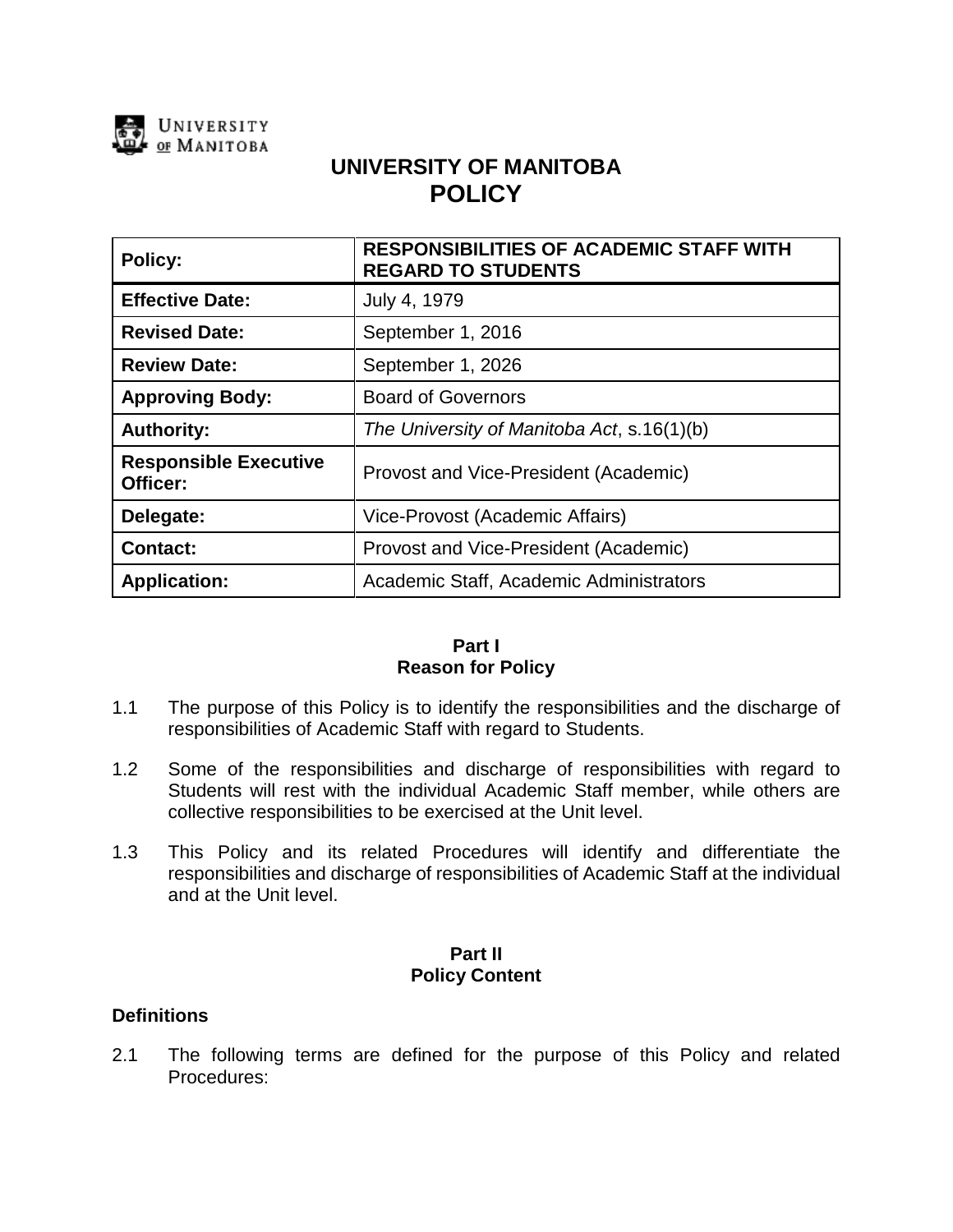- (a) **"Academic Administrator(s)"** refers to the senior academic administrative positions having direct management authority over a Unit and the primary responsibility for the management functions of planning, directing, controlling and evaluating a large group of the University's resources within that Unit, including people, budgets and facilities. This category includes, without limitation, a dean, director, associate dean, assistant dean, chair or head of department, insofar as they perform managerial duties.
- (b) **"Academic Staff"** refers to all individuals whose primary assignment is instruction, research, and/or service/academic administration. This includes employees who hold an academic rank such as professor, associate professor, assistant professor, instructor, lecturer, librarian, or the equivalent of any of those academic ranks. The category also includes a dean, director, associate dean, assistant dean, chair or head of department, visiting scholars, senior scholars, and those holding unpaid academic appointments, insofar as they perform instructional, research, and/or service/academic administrative duties.
- (c) **"Policy"** means this Responsibilities of Academic Staff with regard to Students Policy.
- (d) **"Procedure"** means the Responsibilities of Academic Staff with regard to Students Procedure.
- (e) **"Student"** or **"Students"** refer to any person or group of people registered as a student at the University of Manitoba.
- (f) **"Unit"** refers to a department, centre, institute, college, faculty, school, or other academic division to which Academic Staff is assigned to teach Students.
- (g) **"University"** refers to the University of Manitoba.

# **Individual Responsibilities of Academic Staff**

- 2.2 The responsibilities of Academic Staff with regard to Students are primarily instructional and scholarly, and secondarily administrative. They may include:
	- (a) Undergraduate, graduate, and continuing education instruction;
	- (b) Scholarly attainment through personal study and research, including:
		- (i) study for purposes of academic self-improvement or course improvement; and
		- (ii) keeping abreast of new developments, and research that leads to a useful or original contribution toward the advancement of knowledge and understanding;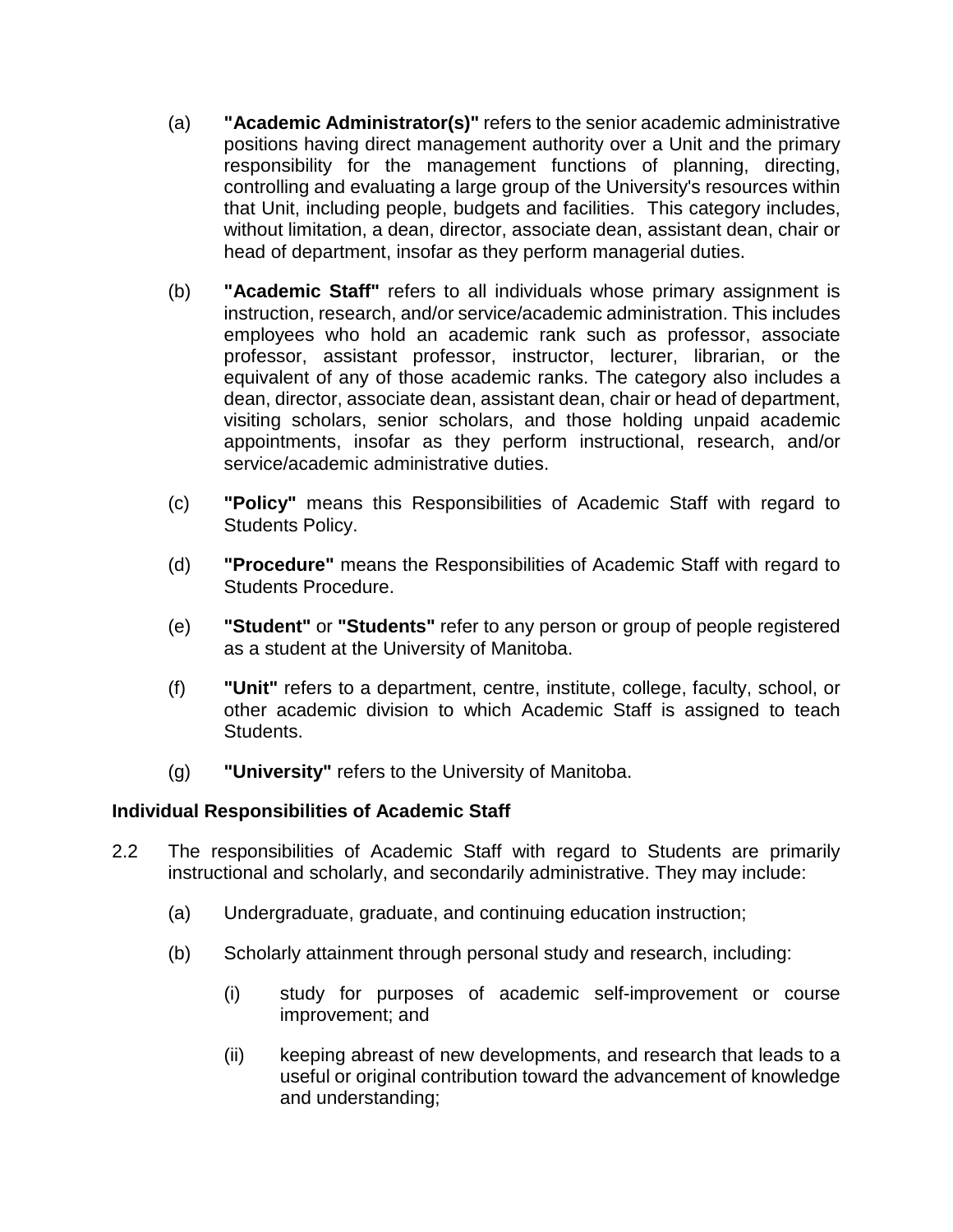- (c) Administrative work as required for instructional and scholarly activities including committee work at various levels (departmental, faculty, university) as it pertains directly or indirectly to Students.
- 2.3 In discharging their instructional responsibilities, Academic Staff shall act with academic integrity, scholarly competence and pedagogic effectiveness by providing Students with pertinent materials in a timely manner, by maintaining familiarity with current policies and responsibilities regarding privacy, copyright and human rights, and by adhering to regulations pertaining to instruction, reporting and evaluation at the University.
- 2.4 Academic Staff are to provide an effective learning environment and to endeavor to ensure fair and consistent treatment of Students by periodically reviewing and updating all course content and outlines.

## **Collective Responsibilities of Academic Staff**

- 2.5 The collective responsibilities of the Academic Staff shall be exercised through the actions of the Unit's administrators and councils, including:
	- (a) Periodically reviewing all courses and programs, including course descriptions, to ensure that the material to be presented is current and appropriate and the academic calendar information is clear and accurate;
	- (b) Ensuring that the Unit's policies, regulations and procedures provide for fair and consistent treatment of Students;
	- (c) Ensuring the academic calendar reflects any Unit-specific policies that may affect the Student's academic progress;
	- (d) Making available on the University's website and providing for convenient student access to information on supplemental Unit-specific regulations, policies and procedures; and
	- (e) Providing the names of instructors assigned to teach particular courses and sections at the earliest possible opportunity.

#### **Part III Accountability**

- 3.1 The Office of Legal Counsel is responsible for advising the Provost and Vice-President (Academic) that a formal review of this Policy is required.
- 3.2 The Provost and Vice-President (Academic) is responsible for the implementation, administration and review of this Policy.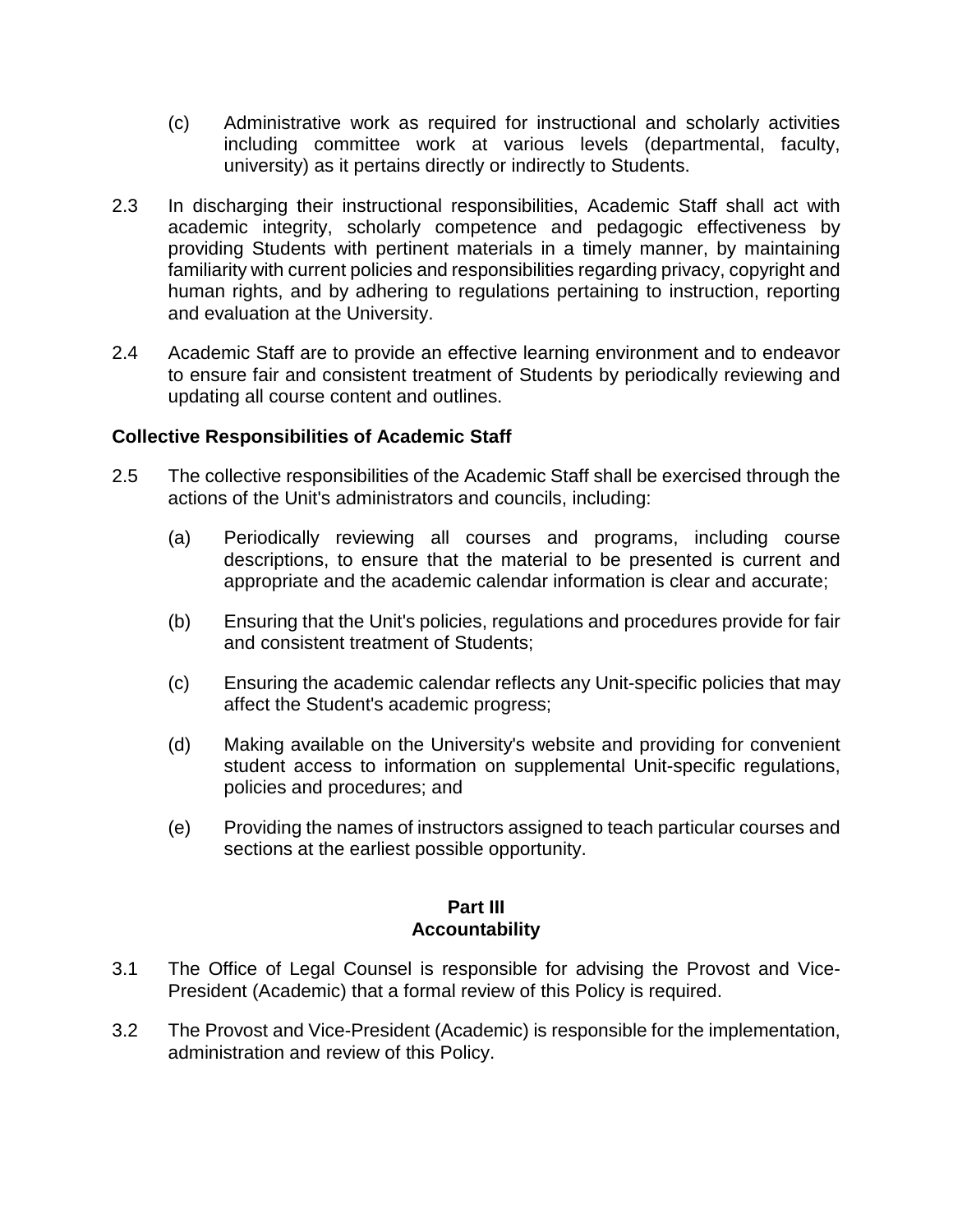3.3 Academic Staff and Academic Administrators are responsible for complying with this Policy.

# **Part IV Authority to Approve Procedures**

4.1 The Provost and Vice-President (Academic) or the Approving Body may approve Procedures, if applicable, which are secondary to and comply with this Policy.

# **Part V Review**

- 5.1 Governing Document reviews shall be conducted every ten (10) years. The next scheduled review date for this Policy is September 1, 2026.
- 5.2 In the interim, this Policy may be revised or repealed if:
	- (a) the Provost and Vice-President (Academic) or the Approving Body deems it necessary or desirable to do so;
	- (b) the Policy is no longer legislatively or statutorily compliant; and/or
	- (c) the Policy is now in conflict with another Governing Document.
- 5.3 If this Policy is revised or repealed all Secondary Documents, if applicable, shall be reviewed as soon as possible in order that they:
	- (a) comply with the revised Policy; or
	- (b) are in turn repealed.

#### **Part VI Effect on Previous Statements**

- 6.1 This Policy supersedes all of the following:
	- (a) Responsibilities of Academic Staff with Regard to Students Policy, revised June 25, 1998;
	- (b) all previous Board of Governors/Senate Governing Documents on the subject matter contained herein; and
	- (c) all previous Administration Governing Documents on the subject matter contained herein.